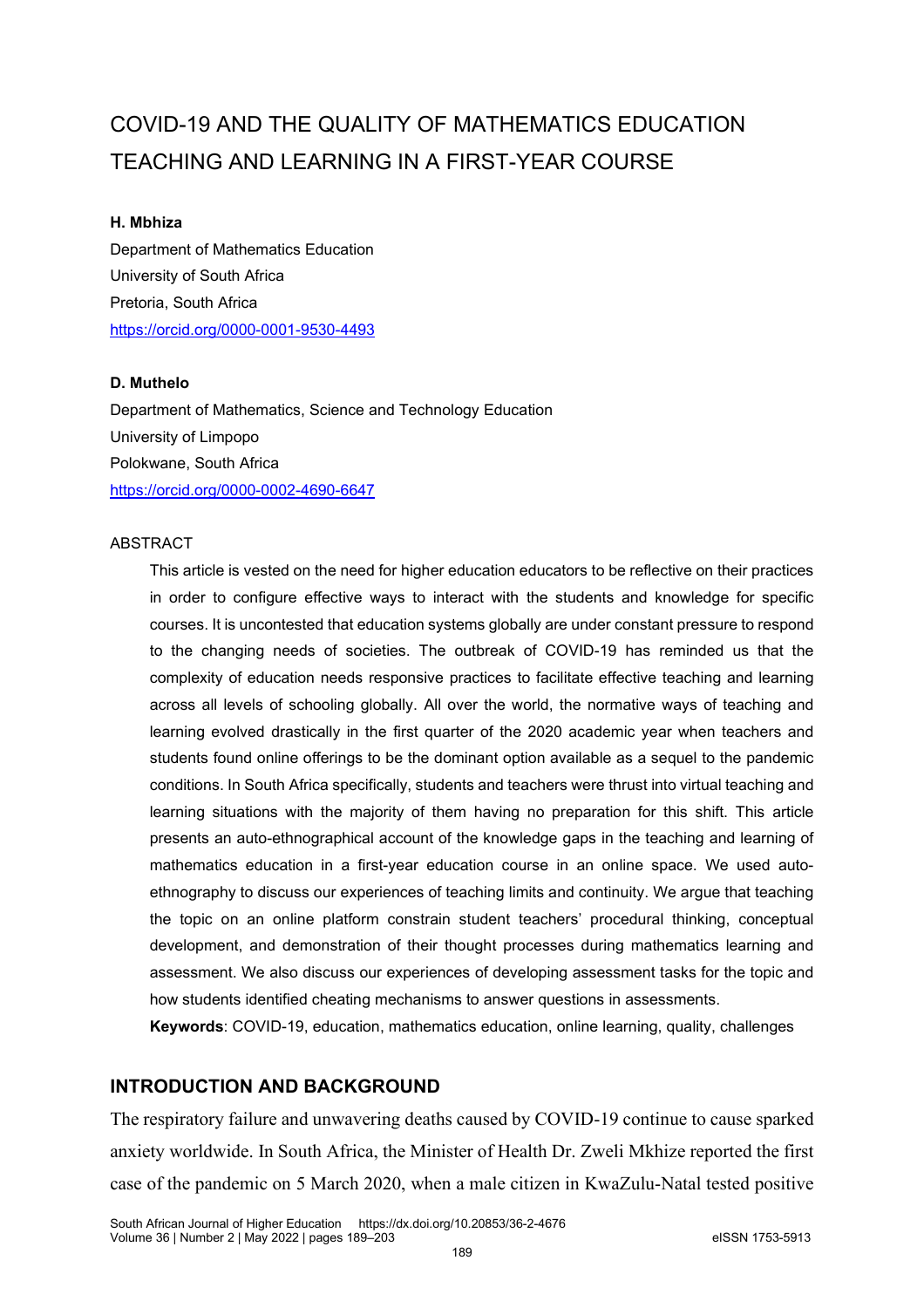upon his return from Italy. It was in this context that the government configured strategies to fight against the virus on March 2020. As cases continued to be reported daily, the South African Government imposed a hard lockdown on the population on March 23 for 21 days effective on March 26 2020. The officially confirmed cases had increased to 554 with zero deaths nationally. The lockdown continued to be extended and adjusted based on recommendations made by South Africa's Ministerial Advisory Committee on COVID-19, with the primary aim being to flatten the curve by reducing daily reported cases and ensuring speedy recovery on infected people. In view of this, universities, colleges, clubs and religious houses, and economic activities involving face-to-face interactions to name but a few were restricted. Accordingly, given the mandate to save the academic year, representatives of both public and private higher educational institutions resorted to putting alternative strategies in place for students and lecturers to continue with their lessons when physical attendance is not feasible.

One of the strategies was a transition from physical attendance of classes to online education, to ensure the limited level of contact with and amongst students while attempting to promote students' learning continuation and growth (Ramrathan 2020; Van der Berg and Spaull 2020; Le Grange 2020). However, it remains unclear to what extent the shift to online teaching and learning affects the quality of teaching and students' learning and which factors are at play in enabling and/or constraining the effectiveness of learning (König, Jäger-Biela, and Glutsch 2020). In this article, we present our autoethnographic experiences of teaching the concept of limits in a first-year Mathematics Education course at the University of Limpopo. Our autoethnographic accounts of teaching the course online address two areas. Firstly, the article addresses the challenges we experienced as lecturers in online curriculum delivery and assessment, which does not only necessitate expertise and skills, but also competence to use the teaching resources made available by the institution. Secondly, it provides a critical analysis of the students' readiness and attitudes towards the learning of mathematics in an online space, which includes the learning gaps brought by the transition to online education, in particular Mathematics Education. Our experiences illuminate that online learning cannot be efficiently used in disciplines such as mathematics education due to challenges that are illuminated in this article.

## **LITERATURE REVIEW**

#### **COVID-19 school closure**

In these times of the COVID-19 pandemic, online curriculum delivery has since become a key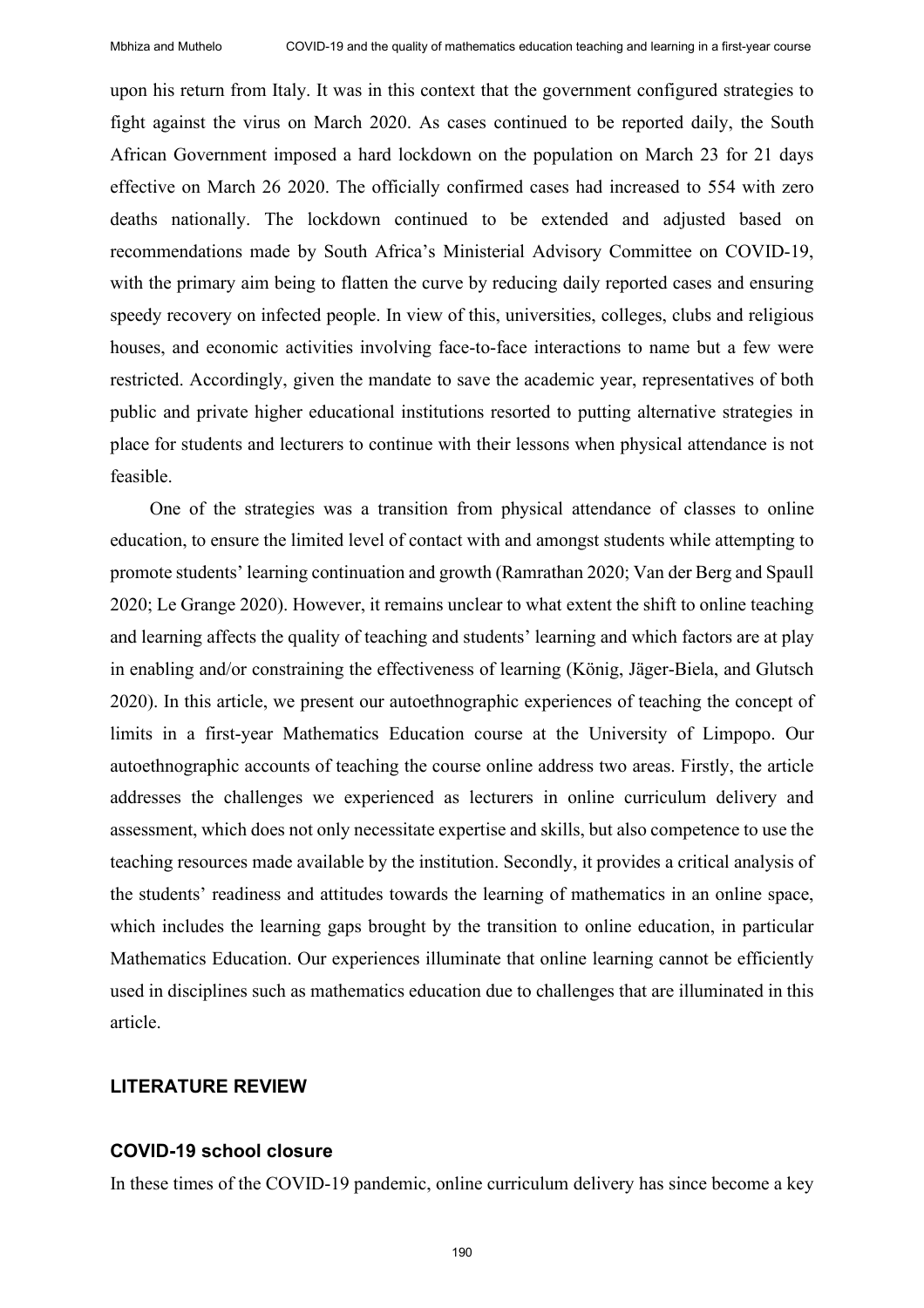teaching methodology and a requirement to ensure teaching and learning continuation across different universities in South Africa. Until March 2020, the usual teaching situation at most South African universities was characterised by students who convened in lecture halls and lecturers who presented their subjects' standard curriculum, often through lecturing teaching approaches. In teacher training programmes, this typical teaching situation is important as lecturers can demonstrate and model the essential skills that student teachers should learn and own for their practice. The national lockdown and subsequently the closure of universities for physical attendance of lectures confronted students and lecturers with an entirely new situation, which to many institutions was an unfamiliar way of teaching (Huber and Helm 2020; Eickelmann and Gerick 2020). While the change to online curriculum delivery through the use of various digital tools and resources made continued teaching and learning possible, the critical issue is the extent to which the alternative means of schooling affect the quality of curriculum delivery, students' conceptual development, and development of skills essential to specific professions.

In relation to the above discussion, previous studies on online curriculum delivery suggest that digital technologies may present new opportunities for education (Li and Ma 2010; Chauhan 2017), and the integration of ICT has become increasingly popular in higher education institutions in recent decades. Despite the potential influence that the use of ICT tools has on learning and teaching, it is important to note that the presence of computer hardware for both teachers and students does not guarantee students' understanding and progress (Li and Ma 2010). Within the South African context, which is characterised by inequalities, far-reaching added value in terms of digital literacy competencies among teachers and students, may not yet be guaranteed. For Maringe (2020), there exists a vast amount of literature on distance education that universities offering contact tuition still have a long way to become acquainted with before they "jump" into online teaching and learning. It should be noted that before March 2020, both students and staff from traditional universities did not quite know how to navigate through learning and teaching in the distance mode. "Mere posting of teaching and learning materials on platforms such as SAKAI without the underpinning Pedagogies is likely to negatively affect both quality and effectiveness of students learning" (Maringe 2020). At the time of writing, there was no research found relating to lecturers' experiences of online curriculum delivery in South Africa, focusing on mathematics education in particular. This highlights the significance of lecturers' reflections on the quality of teaching and learning during pandemics. In this article, we present the emergent personal challenges facing the teaching of a mathematics education course (i.e., Limits of functions) in the ongoing efforts to continue learning through online teaching.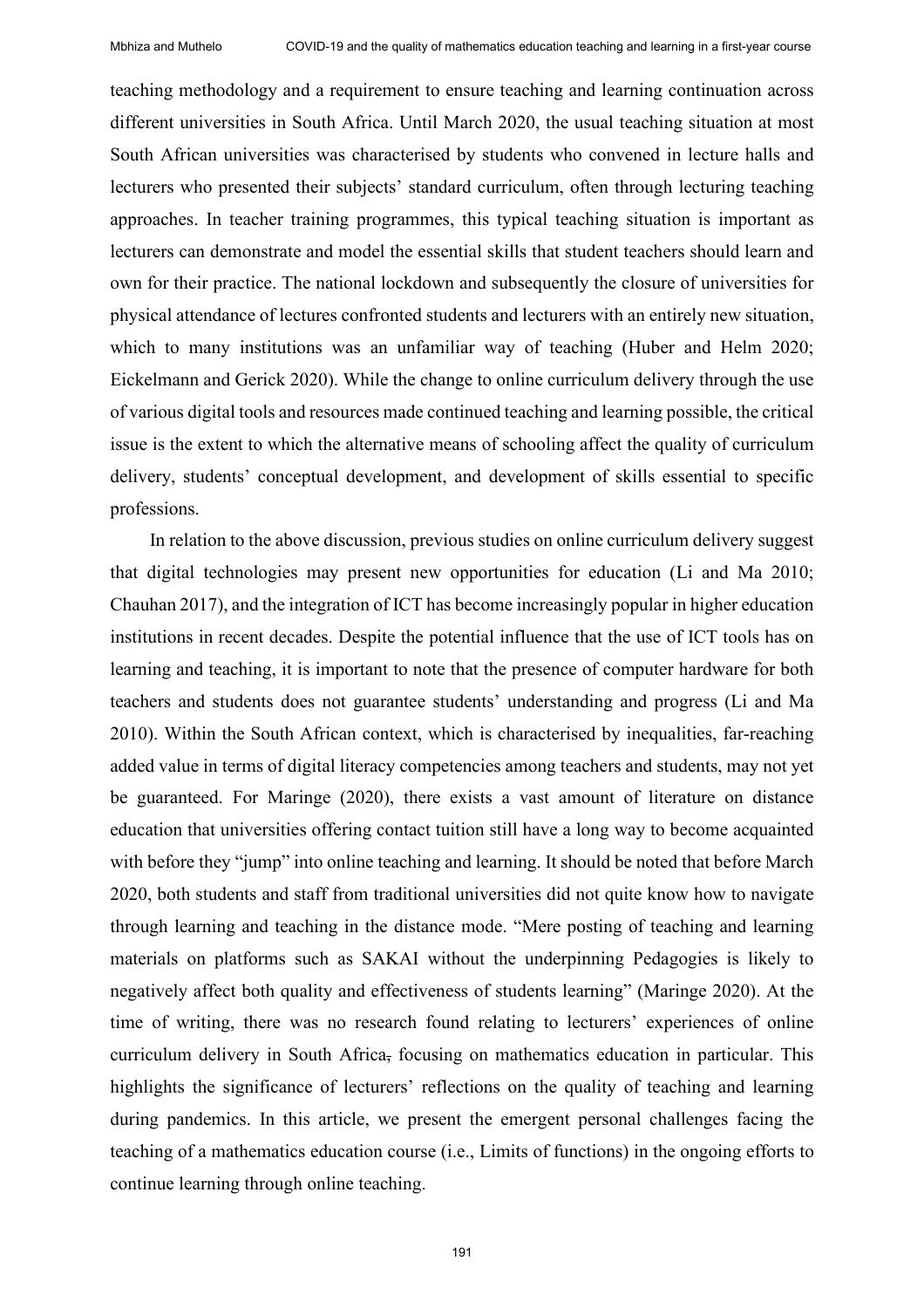#### **COMMUNITY OF INQUIRY FRAMEWORK**

The theoretical framework employed to understand online curriculum delivery and assessment for a mathematics education course in the context of COVID-19 is the Community of Inquiry (CoI) framework, which comprises of three key components: Social Presence (SP), Cognitive Presence (CP), and Teaching Presence (TP) (Garrison, Anderson, and Archer 2000). The CoI framework suggests meaningful learning occurs when there is evidence of sufficient levels of these three components of "presences". In this article, we use the CoI framework to construct meanings on how we created "a deep and meaningful learning experience through the development of three interdependent elements – social, cognitive and teaching presence" (Garrison 2011, 15). It is the interactions of all three components of the framework that help us describe and discuss our personal experiences and produce the educational experience for our students as illustrated in Figure 1.



**Figure 1:** The community of inquiry framework (Garrison, Anderson, and Archer 2000)

SP refers to the degree to which students' true selves are projected and perceived in an online teaching and learning platform (Anderson, Rourke, Garrison, and Archer 2001; Lowenthal and Snelson 2017). This presence is measured in three dimensions: group cohesion, open communication, and emotional expression (Garrison, Anderson, and Archer 2000). During the teaching and learning of the concept of limits in a mathematics education course, this kind of engagement depends upon our ability and students' ability to work the tools of the learning platform, to ensure effective learning, and teaching of the subject. Helping students with the technical challenges during teaching and learning as well as during assessments is an important part of online teaching and learning to maximise students' success in learning and construction of worthwhile knowledge (Anderson 2008; Lee 2014). Considering that the students in the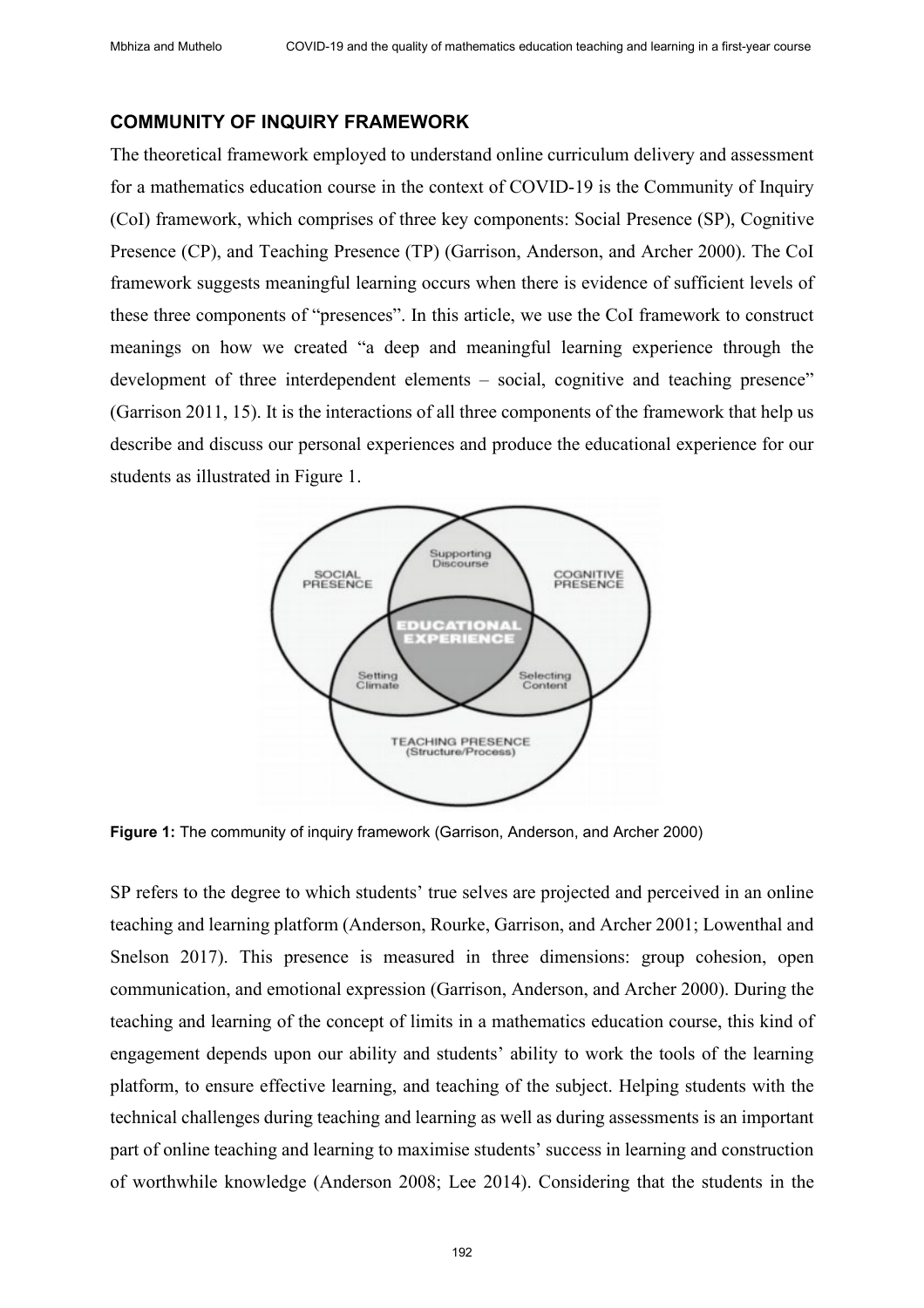course are first-year students, with varied experiences of using technological tools due to exposure or lack thereof, the first step was to orient/familarise the students with the learning platform, Blackboard in our context. Accordingly, we used an environment acclimation scaffold to familiarise the students with the learning environment. Notwithstanding the need to help the students with their technical problems, it is important to note that there were some instances we as lecturers were confronted with technical problems during teaching and assessment tasks designing processes. Thus, in our descriptions and discussions of our experiences, we also focus on the technical challenges we experienced as lecturers and the impact the challenges had on the quality of our instruction.

TP entails our direct and indirect roles as lecturers in the design, direction, and facilitation of a learning experience, in this article, the learning of limits (Anderson, Rourke, Garrison, and Archer 2001). This component of the framework is viewed as a key determinant of students' perceived learning, satisfaction, and sense of community in learning (Garrison and Arbaugh 2007). This form of presence comprises three dimensions: instructional management, building understanding, and direct instruction. Instructional management focuses on the design and organisation of the online lesson session, building understanding is about the process through which course presenters facilitate the discourse for the subject, to help students develop meaningful knowledge and skills, and direct instruction entails the teaching process whereby lecturers use explicit instruction to teach specific skills to the students (Anderson 2008; Garrison et al. 2000; Garrison and Arbaugh 2007). In this article, these were espoused as the base for analysis of teaching and learning processes online. The last form of presence is CP, and is taken to mean the degree to which the students can create meaning through continued communication during the lessons (Garrison et al. 2000; Hosler and Arend 2012). This form allows us to understand learning opportunities and constraints during the lessons online, in helping the students to construct meanings for limits through sustained questions and answers between us and the students. The following section presents the methodological approach we adopted for the article.

#### **AUTOETHNOGRAPHIC METHODOLOGY**

An autoethnographic approach to writing focuses on offering descriptions and systematically analysing the experiences of authors to present accounts and understanding of their lived experiences (Jensen-Hart and Williams 2010; Ellis, Adams, and Bochner 2011). In this article, the rationale of espousing this methodology is vested in its nature of challenging canonical research approaches and that it views research as a political, socially- just as well as socially conscious act of constructing educational knowledge. While analysing our personal experiences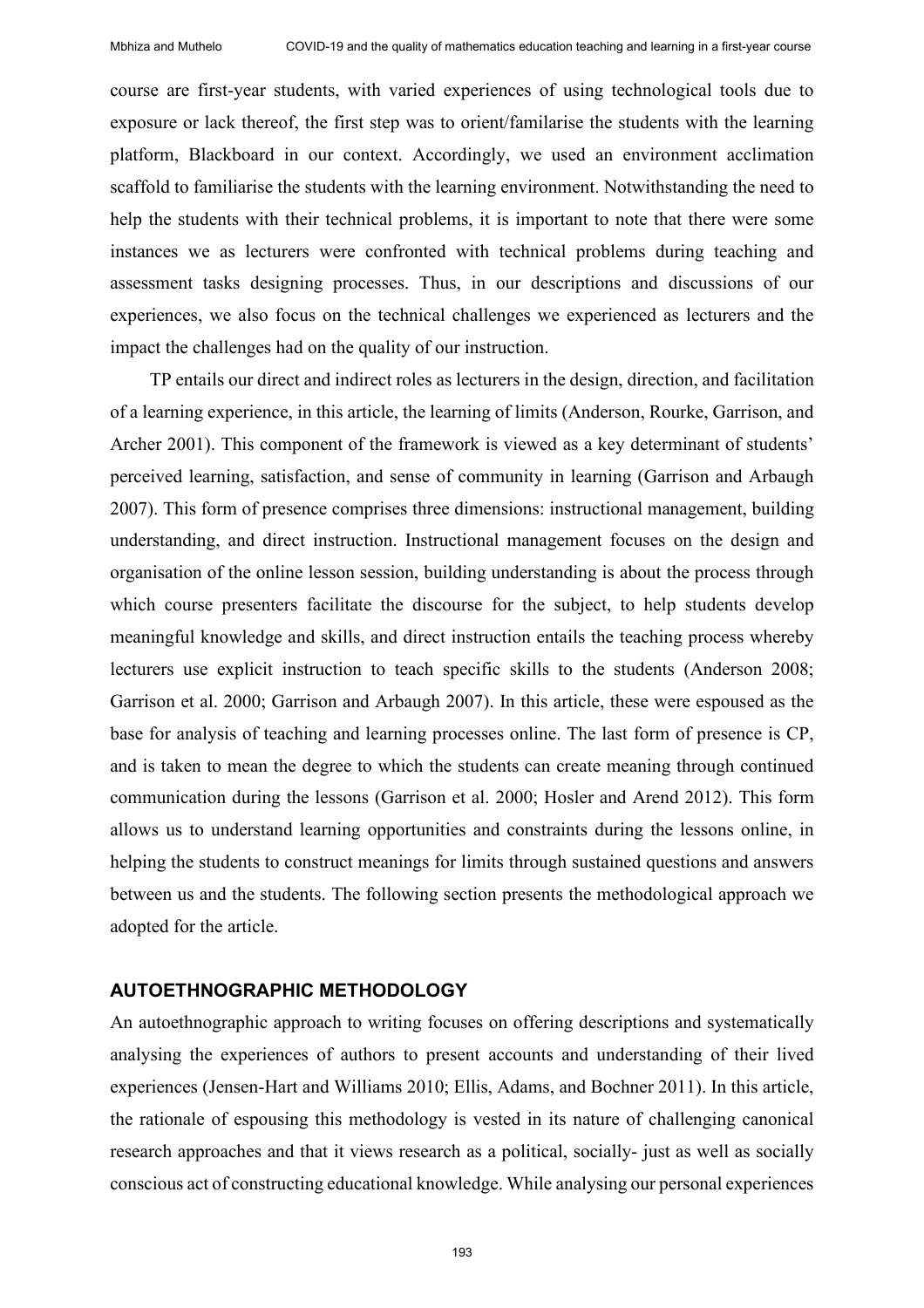of lecturing a first-year mathematics education course, it became important that we looked inward and outward, exposing our vulnerable selves relating to our experiences of delivering curriculum content online during COVID-19. We use the auto-ethnographic approach reflexively to demonstrate the intersections between the higher education context and self, and the personal positioning and the politics of knowledge. Reflexive auto-ethnography is used to identify, describe and discuss the critical personal experiences of teaching a mathematics education course on an online platform as well as the specific challenges we were confronted with while designing and administering assessment tasks. Considering that teaching and learning does not take place in a vacuum, our critical reflections incorporate an understanding of our lived experiences within social, political, and cultural contexts.

## **DATA COLLECTION AND ANALYSIS IN AUTOBIOGRAPHY**

Various autoethnographers (Ellis and Adams 2011; Pelias 2018; Tullis 2017) have recommended the need to use multiple sources of evidence to support personal opinions about the phenomenon researchers are focusing on to generate interpretations and make claims. In this article, we present our experiences of teaching first-year student teachers a mathematics course on the concept of limits as stories, to offer critical insight into the patterns that emerged in our interactions with students, and into the challenges we encountered when teaching the course online. We particularly reflect on and write about how the constraints posed by the online mode of curriculum delivery for both the effectiveness of our teaching and the quality of assessment we developed for the students. It is important to note that we were both insiders and outsiders in the system as we observed our interactions and participation during lectures (Gandhi 2018). To present our autoethnographic accounts of our experiences, we use extracts from our reflections on our lectures and the reflection on the process of planning and administering tests online. According to Frank (1995, 23), "to think with a story is to experience it affecting one's own life and to find in that effect a certain truth of one's life". Thus, we invite you to travel with us and allow your thoughts to adopt the stories, to understand the impact of COVID-19 and online curriculum delivery has had on the quality of mathematics learning in our first-year mathematics education course.

## **ETHICAL CONSIDERATIONS ON AUTOETHNOGRAPHY**

Ellis (2020, 42) states that "Autoethnographic stories of our experiences, are not wholly our own; they implicate relational others in our lives". This statement addresses the notion of relational ethics, which necessitates that in offering personal narratives relating to our experiences of a particular phenomenon, we need to make ethical considerations, especially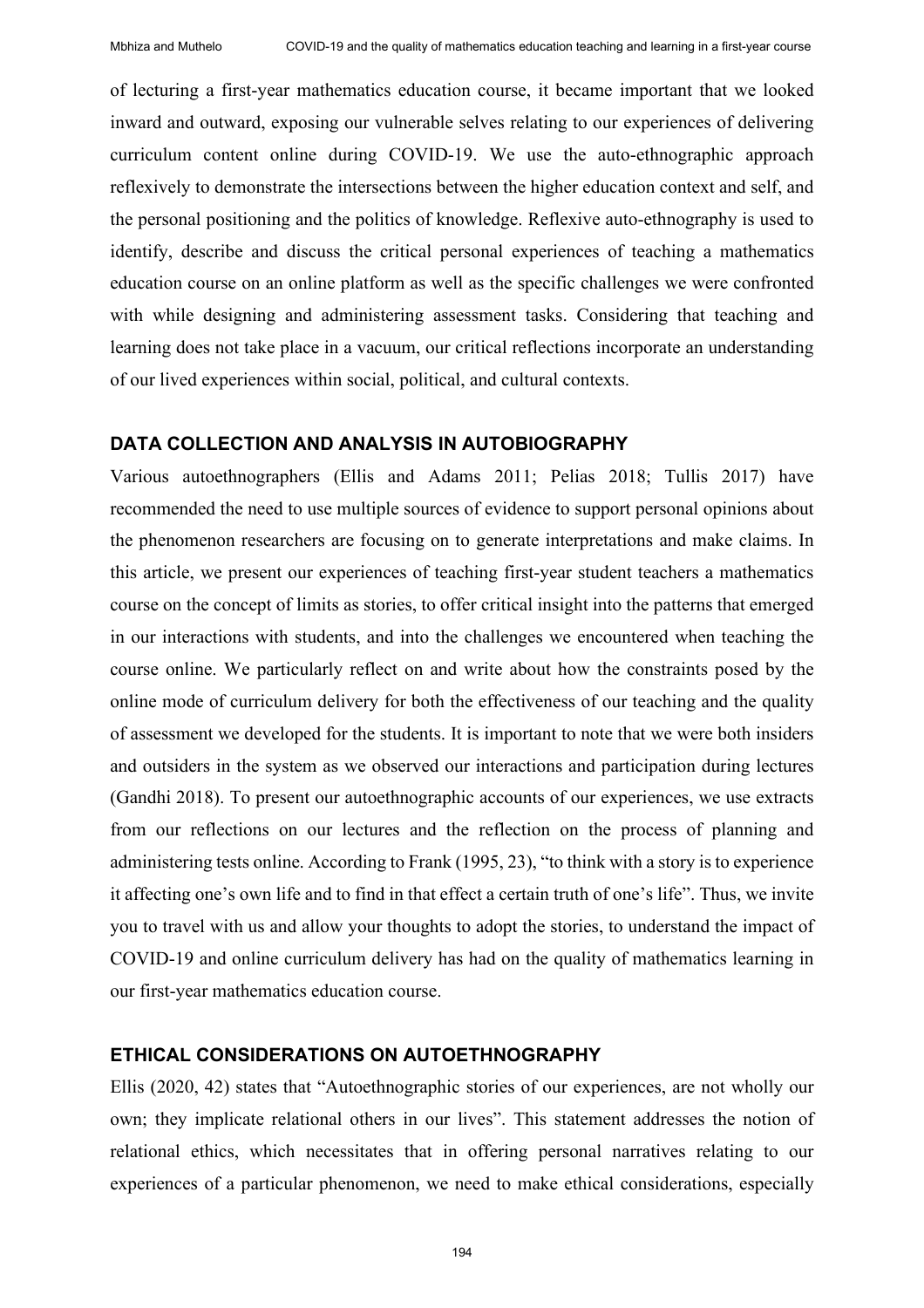when speaking of others in the stories. In this article, we do speak of the students in describing and discussing our experiences, however, we do not mention any names or identifying information. In offering the accounts of our experiences, we talk about the students as a group to ensure maximum protection of the students' identities. Concerning this, Tullis (2013, 4) argues as researchers and writers, we should seriously consider our "responsibilities to intimate others who are characters in the stories we tell about our lives". Thus, in the descriptions and discussions of our experiences of teaching a mathematics education course online during COVID-19, we protect the true identities of our students by talking about them as a group. The following section discusses our critical experiences of teaching and assessing limits of functions for pre-service teachers online.

# **FINDINGS AND DISCUSSIONS**

## **Mathematics learning, teaching and COVID-19**

Much research has been conducted on barriers caused by online teaching and learning in nonpandemic educational situations (Ali and Magalhaes 2008; Eady and Lockyer 2013; Karasavvidis 2010). While this is the case, existing studies did not offer insights into online learning and teaching of mathematics in South African Higher Education. In the current article, to illuminate the challenges and obstacles we faced in teaching Mathematics Education during the pandemic, we focus on teaching and learning challenges and university challenges. The major obstacles we faced in our online teaching were the lack of availability of adequate features in the academic portal adopted by the institution, the limited interaction during the sessions between us and the students as well as the limitations in writing mathematical symbols to facilitate effective explanations. The following sub-sections focus on these obstacles and detail how each of the three obstacles dwindled the quality of Mathematics Education teaching, learning as well as assessment in our teacher training program.

## *Limited interaction during learning*

The virtual teaching and learning space that we created through Blackboard allowed us to interact with our students to ensure that teaching and learning continued. The interactions are such that we shared the teaching slides, highlighted the important aspects of the concepts at hand, and invited students to engage with us on sections that did not make sense to them or where they experienced challenges. However, only few students interact with us during teaching and learning, ask questions and contribute to the discussion of the mathematical ideas. Most students do not contribute to the discussions or ask questions, even though there are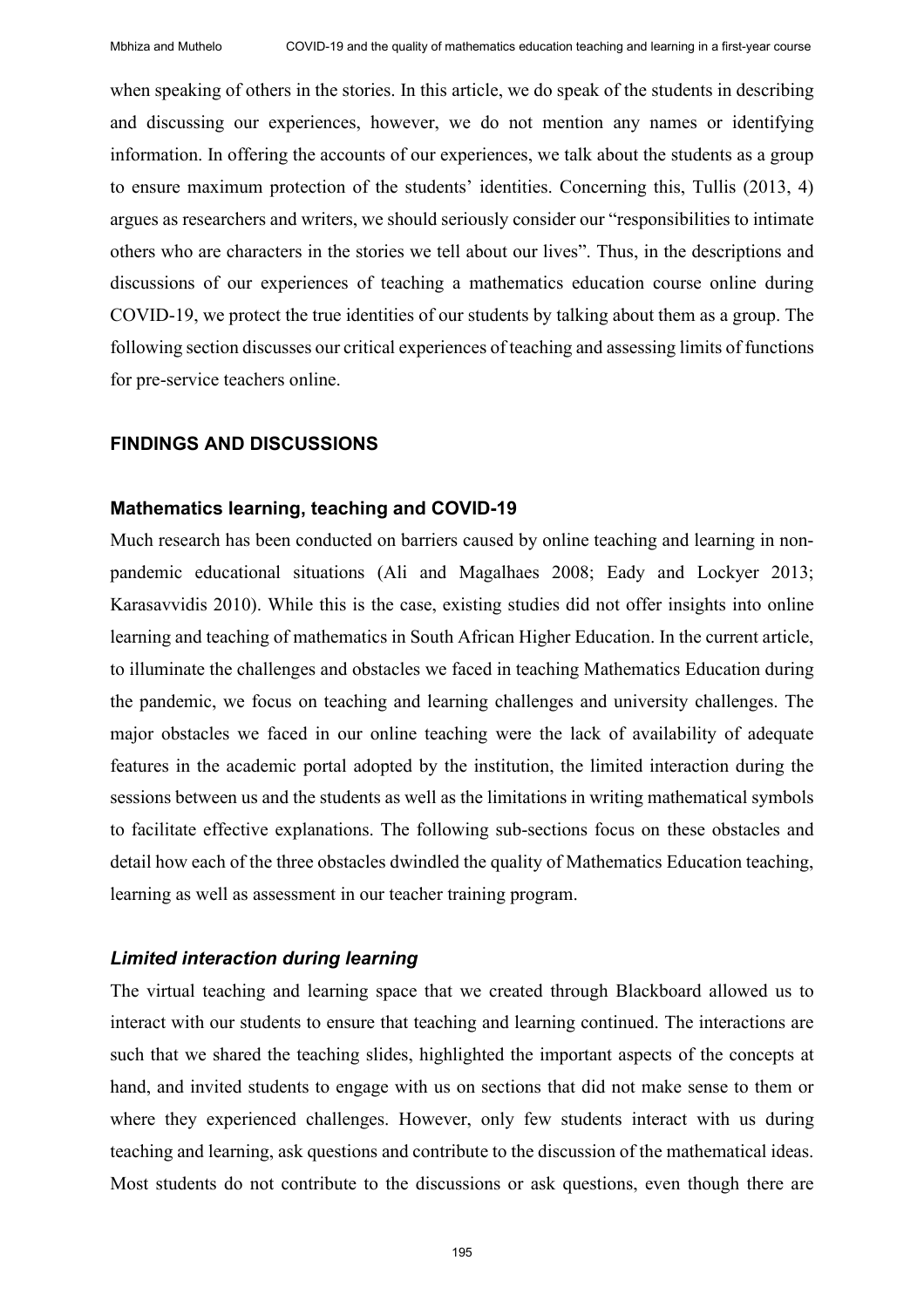present online. The shift to online teaching of mathematics has compromised the students' social construction of mathematical meanings because we do not have control over what students do during the sessions. The student might be logged in but not participating or not in front of the laptop to fully engage with the mathematical ideas presented during teaching. With the assumption that the majority of the students come to university with knowledge gaps spanning over the previous levels of schooling due to poor teaching of the subject (Spaull 2013), we find the limited participation to be concerning, especially considering the goal of enabling student teachers' epistemological access to mathematical concepts (Nkambule and Mukeredzi 2017).

In teaching the concept of the Limit of functions, we expected our students to verbally, numerically, algebraically, and graphically represent Limits. They should also be able to follow the same approaches to determine when a function is continuous at a point. When a student verbally expresses the idea to us, we can hear if the student is correctly representing the concept or not. For example, if a student is reading the graph and making conclusions based on the interpretations of the observations, we are to tell if the student is having misconceptions or not and provide them with formative feedback to clarify their misconceptions. The reluctance of students to share their responses on the virtual teaching and learning platform or sharing their thought processes during the sessions made it difficult for us as lecturers to monitor and evaluate their conceptual and procedural understanding. Thus, the poor interactions during the sessions made it unmanageable for us to understand students' thinking and meaning-making during the teaching and learning processes. The only time that we can have a sense of what students can or cannot do is when we administer tests or assignments. Although the challenges identified from those assessments would be formatively used to improve their construction of knowledge, by then it would be late to improve their continuous assessment marks. The following section addresses the challenges that we experienced while administering assessments online.

#### **Assessing students online**

One of the big challenges we faced during online teaching and learning in the context of COVID-19 was the evaluation and assessment procedures of students' understanding. As indicated earlier above, considering that students were not allowed on campuses, we had to teach and assess them using Blackboard as an online platform. This brought about challenges in designing and administering different assessment tasks for limits of functions online. Notwithstanding the challenges, we configured strategies to continue carrying out assessment activities to get the semester content over the line. The following sub-sections describe the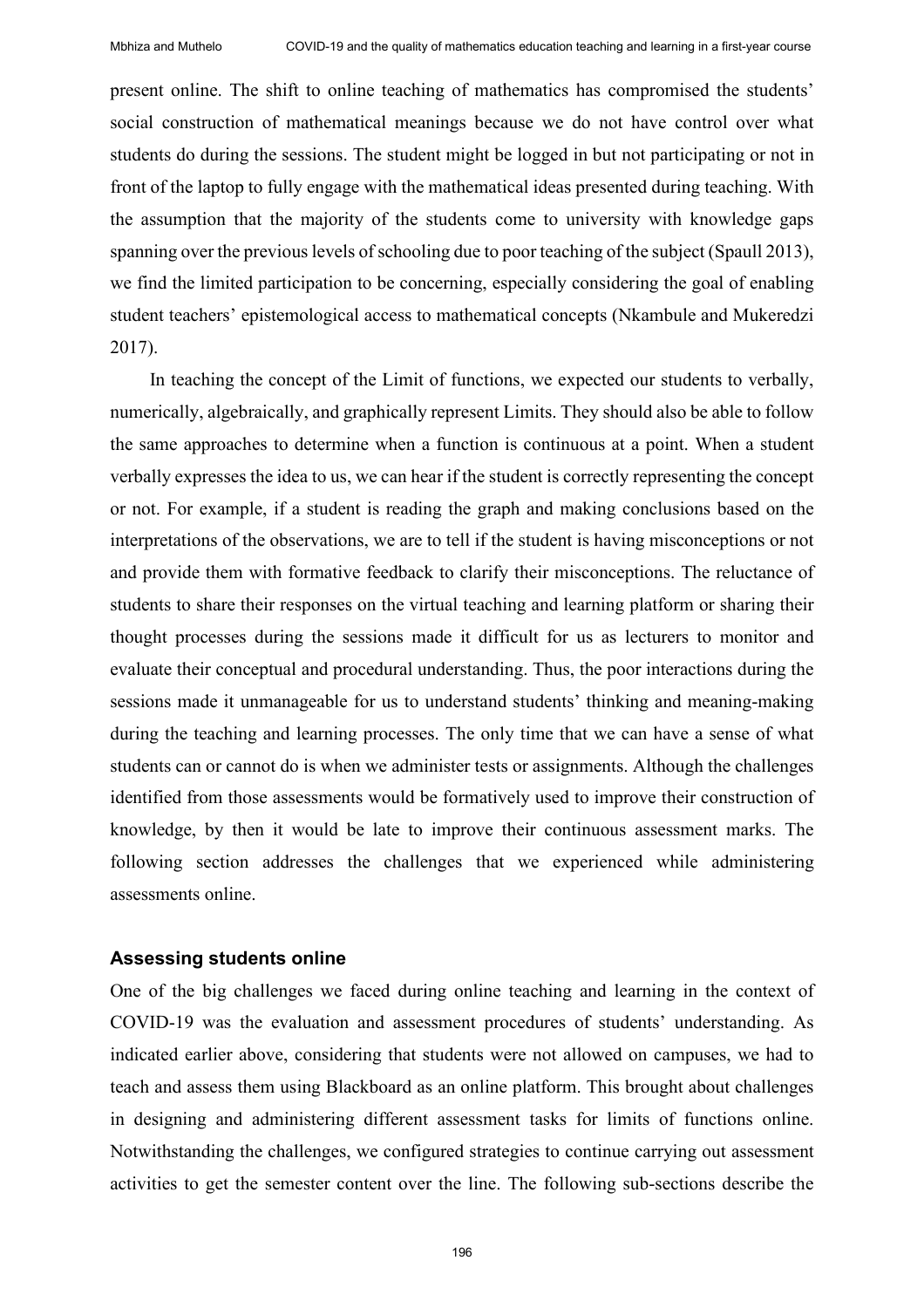nature of the challenges we experienced and the implications for pre-service teachers' learning of mathematical contents.

## *Setting questions to be answered through available software*

As part of their learning, pre-service mathematics teachers should learn and develop procedural fluency to ensure that once they are qualified, they can help their learners develop such competency (Killen 2015). According to Al-Mutawah et al. (2019), good procedural fluency enables individuals to select and apply appropriate procedures correctly for various mathematical problems in different situations. Normally, getting a clear demonstration and understanding of students' procedural fluency was achievable through making them write assessments under "exam conditions" in which they were supervised. In view of this, due to the limitations on the Blackboard teaching and learning tool and lack of supervision as the students were writing, it was not possible to set questions that allowed students to demonstrate their procedural fluency to problems of Limits of functions as the tool was configured to accept True/False, Multiple Choice, and single numeric answer questions. Accordingly, to ensure that the taught content and skills were assessed, we resorted to making the questions to be in the abovementioned formats. This limited an opportunity for us as lecturers to obtain data about areas of work where students faced difficulties, and in turn constrained the identification of the areas of work that required re-teaching. Below are two typical examples of questions wherein we expected students to show their understanding of and select appropriate mathematical procedures and carry them out effectively and fluently.

*Evaluate the following limits a*)  $\lim_{x \to -2} \frac{x^2 - 4}{x^3 + 8}$  $\lim_{x \to -2} \frac{x^2}{x^3 +}$  $\rightarrow -2$ <sup>*x*</sup> *x x b*)  $\lim_{x \to \infty} \frac{3x^2 - x - 2}{5x^2 + 4x + 1}$  $\rightarrow \infty$  5x<sup>2</sup> +4x *x*

**Example of questions on Limits of functions**

It could be argued that for learners to answer the questions in the True/False, Multiple Choice, or one-word answers they would need to first apply specific procedures to get the answers. However, in our case, we soon realised that the students had discovered online calculators that can perform the procedures for them and even show them the steps to solve the problems. Before we could administer the first test for the module, one student sent the following email:

"Dr, since there are literally softwares on the internet that can differentiate and integrate,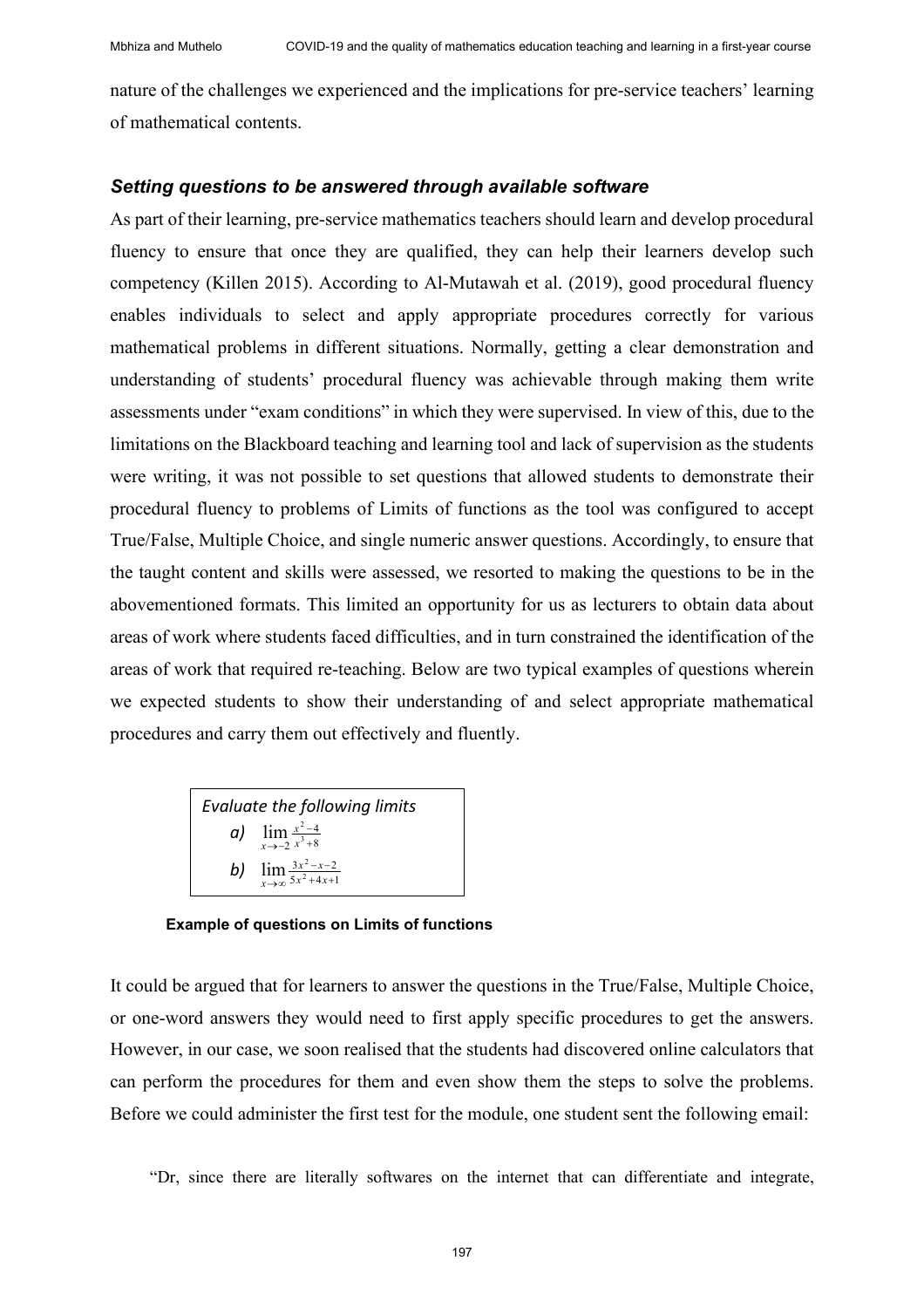practically do everything with full steps. They can compute limits to drawing graphs. Are we going to write our examination online without supervision?"

This email made us aware that as mathematics teacher educators, we are faced with a quandary of ensuring that our student teachers learn and own procedural skills and them getting correct answers through the use of external tools such as online calculators. In the context of CoI framework, this discussion links strongly with the component of Cognitive Presence, as the availability and reliance on online calculators to do the thinking for the students results into a lack of creation of mathematical meanings and demonstration of students' thought processes (Hosler and Arend 2012). For instance, for the two questions that required students to evaluate the limits earlier, students can easily plug the problem into the online calculators and generate the answers without engaging in thinking processes to answer the questions. Thus, we argue that the novel Corona Virus pandemic is causing disruptions in our ways of thinking, ways of knowing about the preparation of mathematics teachers. COVID-19 and online curriculum delivery creates pedagogical limitations for fostering typical mathematical processes and assessment, especially considering students' positionality about what teaching and learning at university entails.

Although there is a dearth of literature detailing the dilemmas of assessing mathematical contents and skills in an online space, our experiences highlight concerns about the quality of mathematics teachers we are going to produce for the system that is argued to have poor quality and unqualified teachers (Spaull 2013; Mbhiza 2021). Also, what is emerging from our experiences is that the stereotype of what university learning entails has evolved drastically under COVID-19 conditions and restrictions. Without generalising, students do not treat assessment to be for the purpose of learning and/or for learning, but to get the right answers, even without conceptual rigor and procedural fluency. While institutions, lecturers, and other higher education personnel are busy configuring strategies to deal with the COVID-19 situation, adjusting plans to meet the conditions of online teaching and learning, and putting some lenient policies, students on the other hand are busy thinking of an easy way out, to ensure that they pass. In essence, we argue that learning and assessing mathematics students in an online space could result in a lack of facility in student teachers thinking mathematically and this might subsequently lead to having mathematics teachers with limited content and procedural knowledge in the near future.

# *Collaboration to cheat: WhatsApp groups and physical meetings*

This section details how students saw the gap in unsupervised and uncontrolled online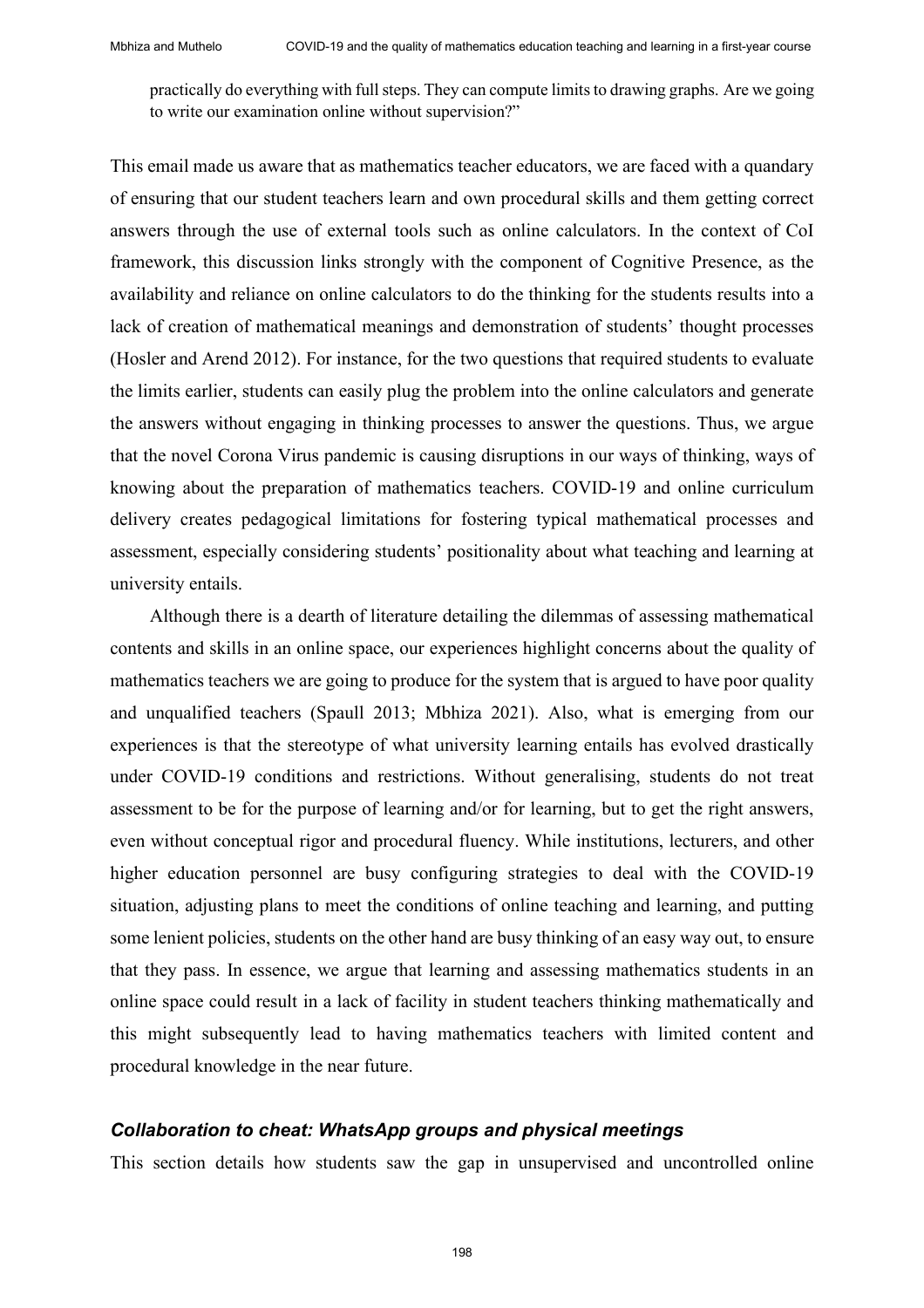assessment as an opportunity to take the easy way out through sharing answers on social media platforms such as WhatsApp and/or gathering together under one room to exchange answers. Previous research focusing on online curriculum delivery has highlighted the importance of building online learning communities that are collaborative, in which students are constantly and actively engaged (Espasa and Meneses 2010; Kuo et al. 2014). Cross (1998, 4) states that learning communities involves "groups of people engaged in intellectual interaction for the purpose of learning". While we believe that students' interactivity in online learning environments plays a significant role in students' academic achievements, understanding, as well as persistence in their courses, our experiences of teaching mathematics education online, revealed the collaboration to cheat. When administering the test on Limits of functions, we noticed a tendency among the students to engage in discussion in the social instant messaging application WhatsApp, removed from our direct supervision and involvement to exchange answers to test questions. Our experiences of teaching and assessing students' mathematical learning online revealed the drawback of online curriculum delivery and assessment to be the intensifying of plagiarism practices.

The students in our case did not only use this communication tool to collaboratively learn mathematical concepts and skills but to cheat in the assessment. Church and de Oliveira (2013) state that WhatsApp has gained prominence due to its advantages such as, being able to send instant messages to an individual and/or groups simultaneously, low-cost, and the privacy it offers. The students in our course used these benefits to cheat in real-time as they continued to answer test questions on Blackboard. Our experiences resonate with findings from previous studies that demonstrated that the present generation of students seem to hold a fluid perspective of what unethical behaviour entails compared to students in the past (Gulli, Kohler, and Patriquin 2007; Troop 2007). While the use of the communication tool could be considered as creating learning communities to enable information sharing and collaboration to learn difficult concepts, the cheating mechanisms students used do not only impede on the reliability of the assessments but the quality of their conceptual understanding as teachers in training. Our experiences resonate with Adedoyin and Soykan's (2020, 5) iteration that "in online learning, assessments are often carried online whereby instructors are limited to proxy supervision of learners making it impossible to regulate and control cheating".

Given the Community of Inquiry framework espoused for this article, we acknowledge that the creation of the channels of communication among the students could be regarded as Social Presence as it resonates with the dimensions of group cohesion, open communication as well as emotional expression (Lowenthal and Snelson 2017). However, in our case, we argue that online teaching and learning exacerbates academic dishonesty and lowers the academic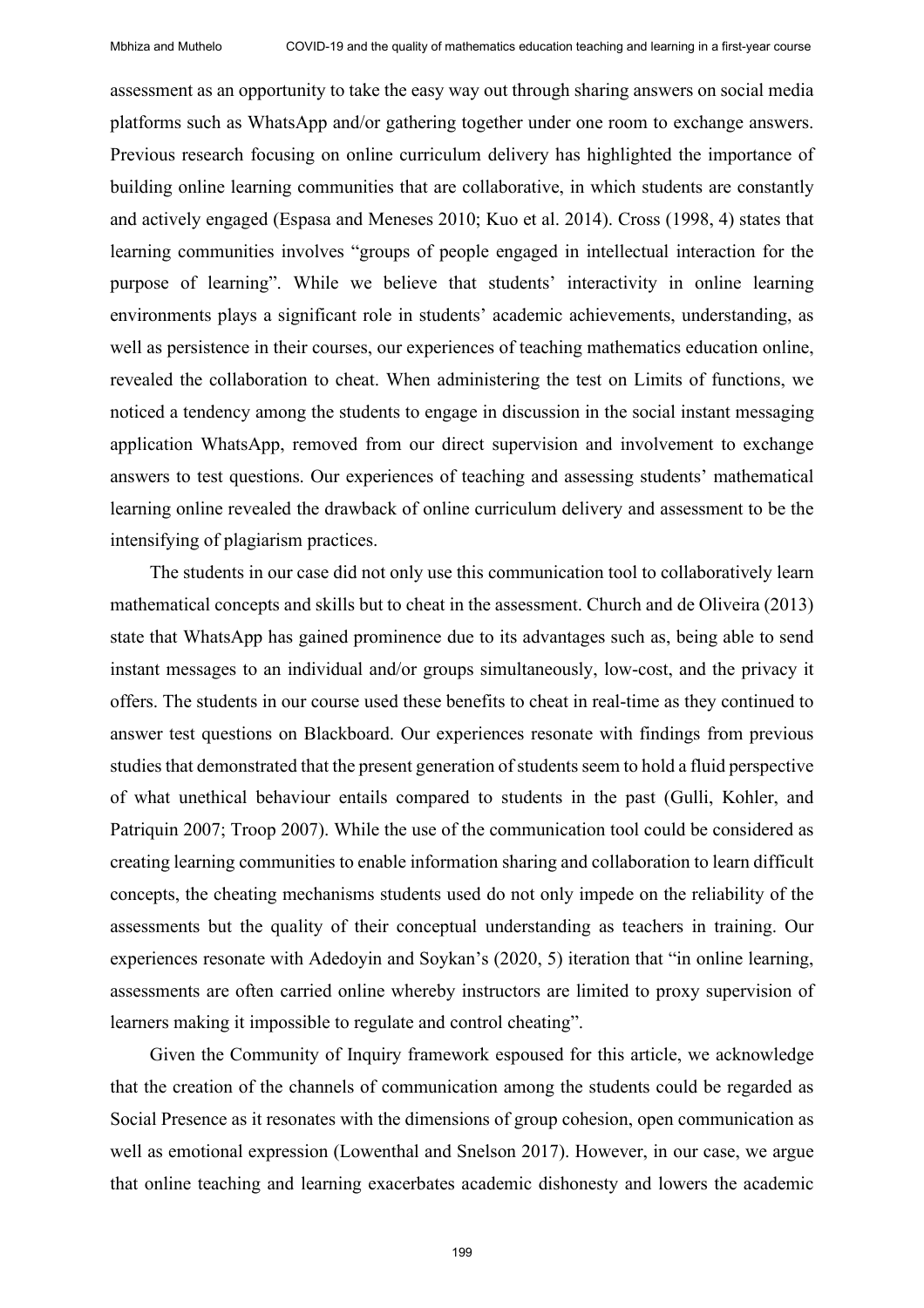rigor, the development, and retention of mathematical knowledge in our course. On the same issue, Howe and Strauss (2003) argued that millennial generation students fail to distinguish between traditional tendencies of cheating and contemporary concepts of information morphing. Thus, as it is with our experiences the students failed to recognise the traditional conceptualisation of academic dishonesty as they exchanged answers to the test questions.

Whereas the above discussion addresses students' cheating in online assessment through the use of WhatsApp, we also realised that conversations that students had gathered in one place to write the assessment as we had asked them to remain online on Blackboard Collaborate as they continued writing. "Mistakenly", some of the students were unmuted during the test and we heard them seeking assistance for answering specific questions amongst each other. This further made us aware that the students were using "multiple streams of cheating" in the assessment, to ensure that "no student was left behind". Considering that these students are preservice teachers, our concern is that they are not making efforts in learning the mathematical skills, concepts, and processes to ensure that when they are qualified as teachers they will possess the knowledge such that they will enable their own learners' epistemological access to mathematics knowledge (Lotz-Sisitka 2009; Nkambule and Mukeredzi 2017). Emerging from our experiences is that we cannot fairly administer mathematics assessments, which include affective and cognitive aspects in an online teaching and learning environment. It was challenging to administer an effective and fair assessment of students' understanding of mathematical contents because of the intervention of fellow students who provided answers to the test we gave the students, both via WhatsApp and during the meetings students arranged to collaborate to cheat as discussed above.

## **CONCLUSION**

Our experiences of teaching and assessing mathematics education students online, therefore, reveals that the shift to online teaching and learning as a result of COVID-19 evidently vitiates the quality of mathematics teacher training, especially conceptual and procedural development or learning for understanding. How the students have positioned their social presence in online learning suggests that learning to own mathematical skills and knowledge is of little concern for them, as in the main, mathematics education learning entails passing without having to engage in mathematical thinking and creation of meanings during assessments. The foregoing discussion calls for us to critically reflect on the purpose of higher education internationally, which remains highly contested. While some researchers emphasise the idea of the higher education institutions to be underpinned by the values of epistemic plurality, democratic tolerance, and critical engagement (Badat 2017; Heleta 2016), our experiences of teaching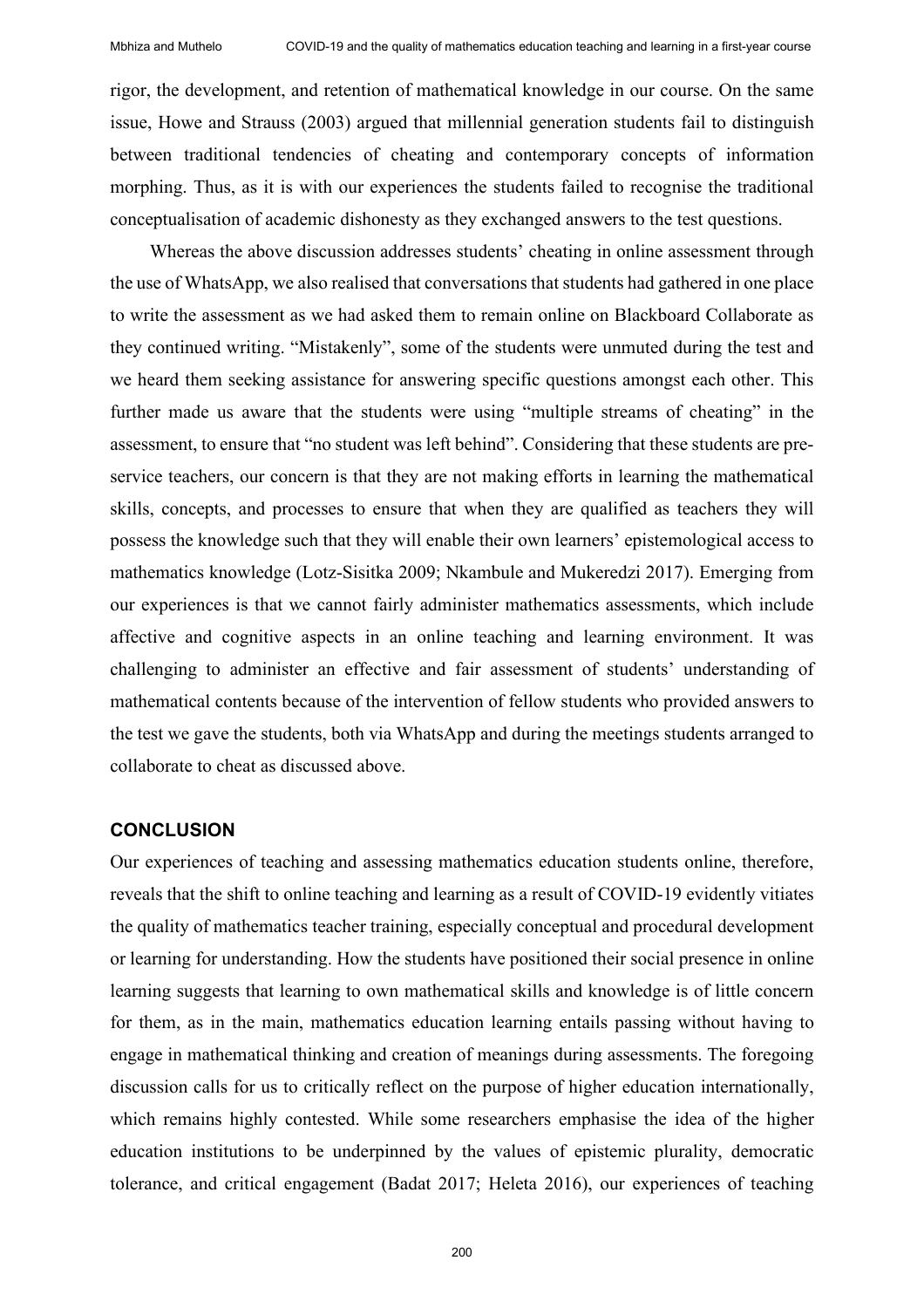mathematics education online show that students are less concerned about critical engagement and development of academic rigor.

As students lean more towards the online softwares and exchange of answers via applications such as WhatsApp, our experiences to some extent reveal a risk of losing the dimension of the body lecturer and teacher preparation processes, in favour of the online calculators in the transition from traditional teaching, learning, and assessment, involving physical presence, to e-learning. The key questions emanating from the emerging challenges are as follows:

- How best can we assess the different mathematical proficiencies during this pandemic?
- How can we ensure and maintain quality in how we assess students in mathematics?
- Do we need to rethink how to define and explain what mathematical understanding is given the challenges brought by online teaching and learning?

Although we cannot generalise our experiences of teaching mathematics education online, it is important for those involved in teaching and implementing online mathematics courses to configure strategies to uphold academic integrity and think of alternative practices for content delivery and assessment during the pandemic.

# **REFERENCES**

- Adedoyin, Olasile Babatunde and Emrah Soykan. 2020. "Covid-19 pandemic and online learning: The challenges and opportunities." *Interactive Learning Environments*: 1-13. https://doi.org/ 10.1080/10494820.2020.1813180.
- Ali, Ghadah Essa, and Rodrigo Magalhaes. 2008. "Barriers to implementing e‐learning: A Kuwaiti case study." *International Journal of Training and Development* 12(1): 36-53.
- Al-Mutawah, Masooma Ali, Ruby Thomas, Abdulla Eid, Enaz Yousef Mahmoud, and Moosa Jaafar Fateel. 2019. "Conceptual Understanding, Procedural Knowledge and Problem-Solving Skills in Mathematics: High School Graduates Work Analysis and Standpoints." *International Journal of Education and Practice* 7(3): 258–273.
- Anderson, Terry, Rourke Liam, D. Randy Garrison, and Walter Archer. 2001. "Assessing teaching presence in a computer conferencing context." Paper presented at the Annual Meeting of the American Educational Research Association, Seattle, WA.
- Anderson, Terry. (Ed.). 2008. *The theory and practice of online learning*. Athabasca University Press.
- Badat, Saleem. 2017. "Trepidation, longing, and belonging: Liberating the curriculum at universities in South Africa." University of Pretoria public lecture 10.
- Chauhan, Sumedha. 2017. "A meta-analysis of the impact of technology on learning effectiveness of elementary students." *Computers & Education* 105: 14‒30.
- Church, Karen and Rodrigo De Oliveira. 2013. "What's up with WhatsApp? Comparing mobile instant messaging behaviors with traditional SMS." In *Proceedings of the 15th International Conference on Human-computer Interaction with Mobile Devices and Services*, 352‒361.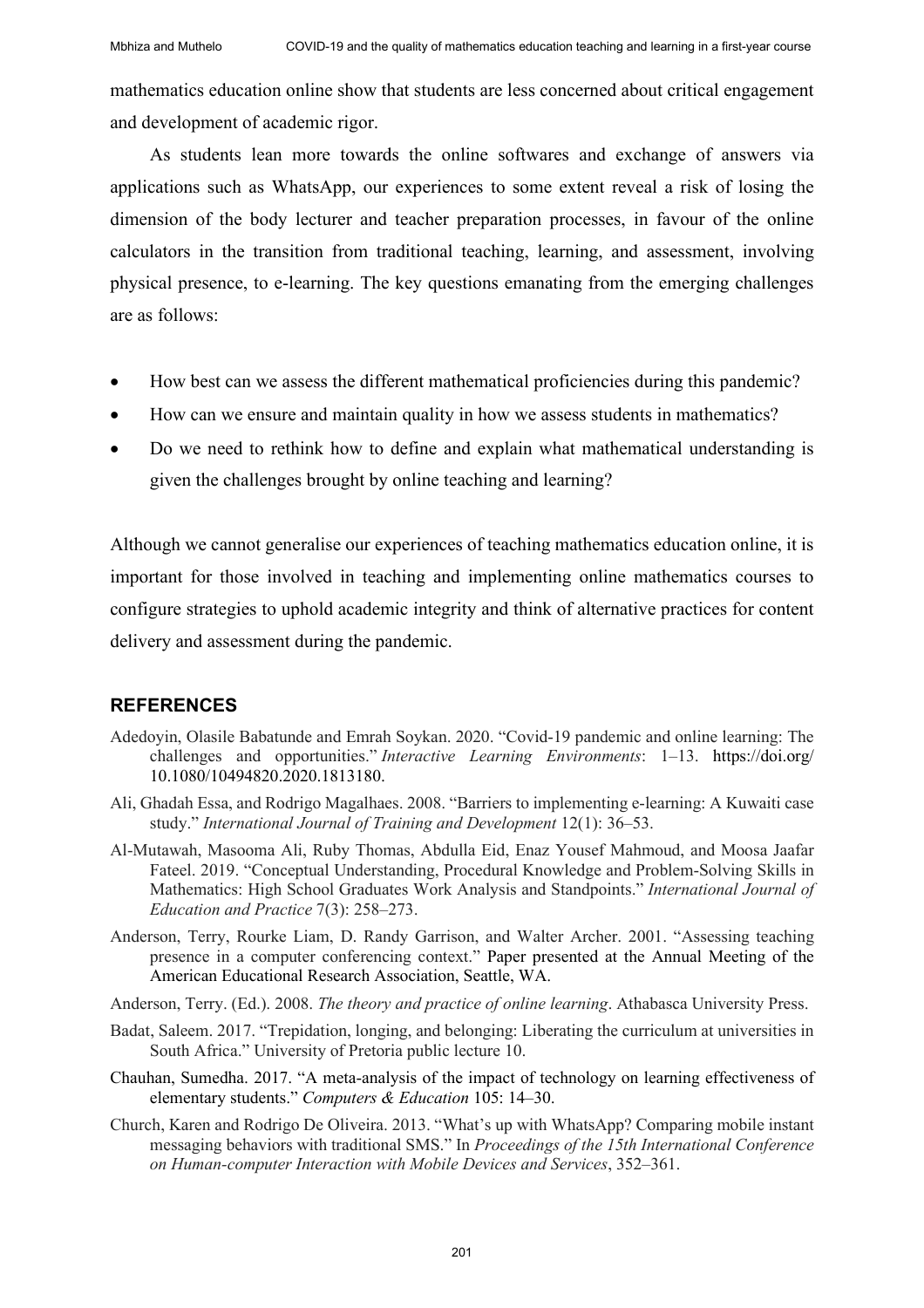Cross, K. Patricia. 1998. "Why learning communities? Why now?" *About Campus* 3(3): 4‒11.

- Eady, Michelle J. and Lockyer, Lockyer. 2013. *Tools for learning: Technology and teaching strategies: Learning to teach in the primary school*, 71‒89. Queensland University of Technology, Australia. https://scholars.uow.edu.au/display/publication76376.
- Eickelmann, Birgit and Julia Gerick. 2020. "*Lernen Mit Digitalen Medien: Zielsetzungen in Zeiten Von Corona Und Unter Besonderer Berücksichtigung Von Sozialen Ungleichheiten* [Learning with Digital Media: Objectives in Times of Corona and under Special Consideration of Social Inequities]." *Die Deutsche Schule* 16: 153–162. doi:10.31244/9783830992318.09.
- Ellis, Carolyn, Tony E. Adams, and Arthur P. Bochner. 2011. "Autoethnography: An overview." *Historical social research/Historische sozialforschung* 36(4): 273–290.
- Ellis, Carolyn. 2020. *Revision: Autoethnographic reflections on life and work*. Routledge.
- Espasa, Anna and Julio Meneses. 2010. "Analysing feedback processes in an online teaching and learning environment: an exploratory study." *Higher Education* 59(3): 277-292.
- Frank, Arthur W. 1995. *The wounded storyteller*. Chicago: University of Chicago Press.
- Gandhi, Mohandas K. 2018. "Autobiography or the story of my experiments with truth." In *Autobiography or The Story of My Experiments with Truth*. Yale University Press.
- Garrison, D. Randy and J. Ben Arbaugh. 2007. "Researching the community of inquiry framework: Review, issues, and future directions." *The Internet and Higher Education* 10(3): 157–172.
- Garrison, D. Randy, Terry Anderson, and Walter Archer. 2000. "Critical inquiry in a text-based environment: Computer conferencing in higher education." *The Internet and Higher Education* 2(2–3): 87–105.
- Garrison, D. Randy. 2011. *E-learning in the 21st century: A framework for research and practice*. Taylor & Francis.
- Gulli, Cathy, Nicholas Kohler, and Martin Patriquin. 2007. "The great university cheating scandal." *Maclean's* 120(5): 32–36.
- Heleta, Savo. 2016. "Decolonisation of higher education: Dismantling epistemic violence and Eurocentrism in South Africa." *Transformation in Higher Education* 1(1): 1‒-8.
- Hosler, Kim A. and Bridget D. Arend. 2012. "The importance of course design, feedback, and facilitation: Student perceptions of the relationship between teaching presence and cognitive presence." *Educational Media International* 49(3): 217–229.
- Howe, Neil and William Strauss. 2003. *Millennials go to college: Strategies for a new generation on campus: Recruiting and admissions, campus life, and the classroom*. Washington, DC: American Association of Collegiate Registrars and Admissions Officers.
- Huber, Stephan Gerhard and Christoph Helm. 2020. "COVID-19 and schooling: Evaluation, assessment and accountability in times of crises – reacting quickly to explore key issues for policy, practice and research with the school barometer." *Educational Assessment, Evaluation and Accountability* 32(2): 237‒270.
- Jensen-Hart, Staci and David J. Williams. 2010. "Blending voices: Autoethnography as a vehicle for critical reflection in social work." *Journal of Teaching in Social Work* 30(4): 450‒467.
- Karasavvidis, Ilias. 2010. "Integrating Web 2.0 technologies in undergraduate teaching: Experiences with a wiki implementation." In *Technological developments in education and automation*, 449– 454. Springer, Dordrecht.
- Killen, Roy. 2015. *Teaching strategies for quality teaching and learning*. Juta and Company Ltd, Claremont, South Africa.
- König, Johannes, Daniela J. Jäger-Biela, and Nina Glutsch. 2020. "Adapting to online teaching during COVID-19 school closure: Teacher education and teacher competence effects among early career teachers in Germany." *European Journal of Teacher Education* 43(4): 608–622.
- Kuo, Yu-Chun, Andrew E. Walker, Kerstin E. E. Schroder, and Brian R. Belland. 2014. "Interaction, Internet self-efficacy, and self-regulated learning as predictors of student satisfaction in online